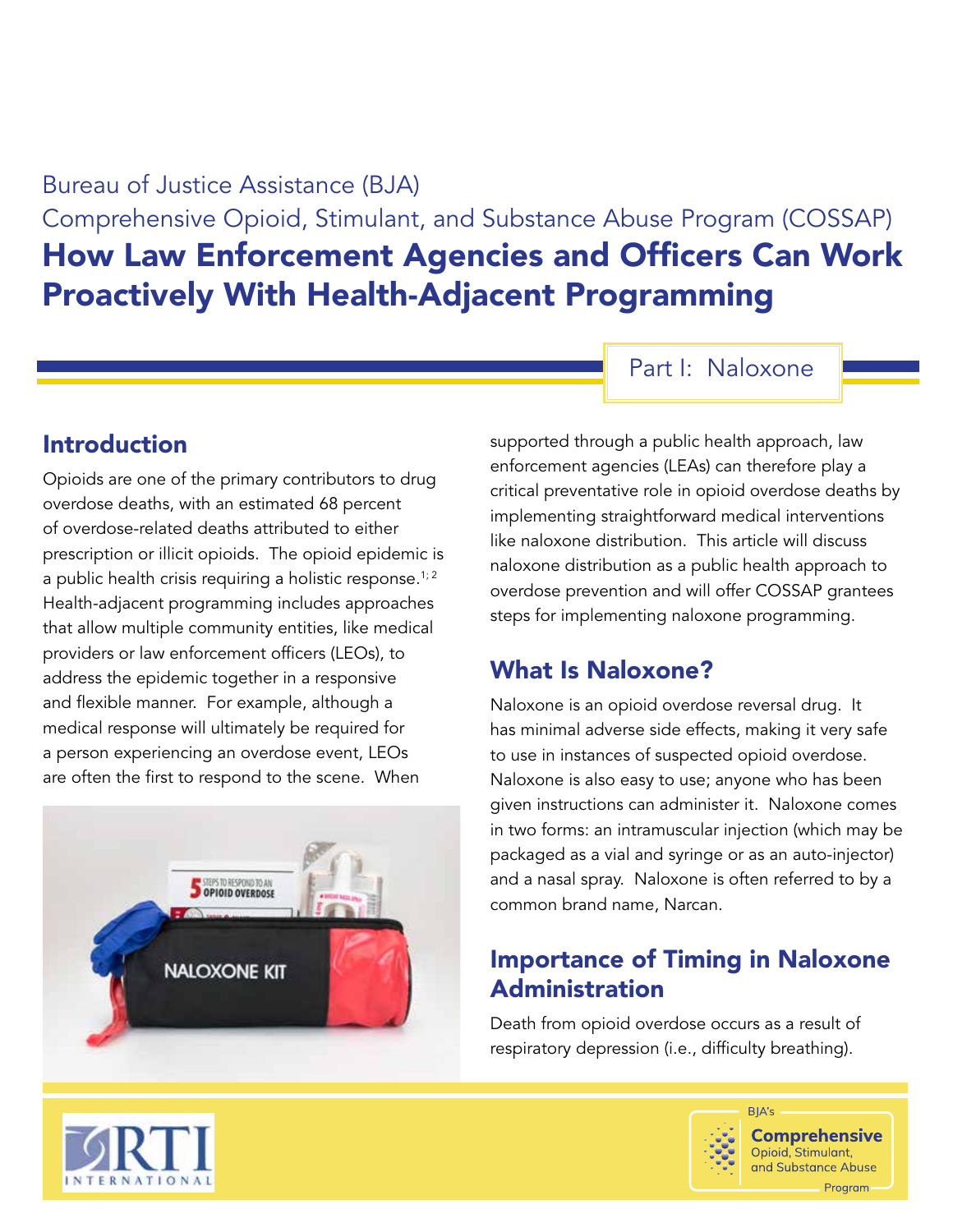Without sufficient oxygen, the person's body will begin to shut down. The longer someone experiences respiratory depression, the higher the risk of death or long-term health damage, such as kidney failure, heart complications, seizures, stroke, cognitive impairment, and diminished physical functioning.3 Thus, the sooner someone intervenes and administers naloxone, the less the person who has overdosed will risk death or long-term damage to his or her brain and other organs. The timing of administering naloxone is even more crucial in the current illicit opioid market. Fentanyl, a synthetic opioid that is more than 50 times more potent than heroin, dominates illicit opioid supplies in most regions of the United States. Fentanyl has an increased risk of sudden, unexpected opioid overdose that can quickly result in death.

#### Training LEOs in Naloxone Administration

As the first ones to respond to many opioid overdoses, LEOs are in a unique position to administer naloxone quickly. In recognition of the importance of naloxone and the timing of its administration, many LEAs have begun providing officers with naloxone and training them in how to administer it in the event of an opioid overdose. In fact, more than 41 states across the country have LEAs with naloxone programming.4 Training typically involves teaching about the importance of naloxone, detailing signs and symptoms of opioid overdose, and instructing on how to administer naloxone. After training, LEOs have consistently demonstrated their ability to accurately recognize symptoms of opioid overdose and to effectively administer naloxone without significant adverse effects.5 Places where LEOs have been trained in naloxone administration have witnessed noticeable decreases in the rates of opioid overdose mortality.6 For example, in 2012, the Suffolk County, New York, Police Department reversed 32 opioid overdoses within the first five months of a Narcan pilot

program. The success of the program led to a quick and successful expansion, resulting in more than 350 additional opioid overdose reversals in the following three years.<sup>7</sup>

In addition to decreasing opioid overdose deaths, training LEOs in overdose prevention and naloxone administration has been shown to increase LEOs' selfefficacy in responding to opioid overdoses, improve relations between LEOs and community members, and contribute to more engagement in treatment among people who use opioids.<sup>8; 9</sup>

# Example From the **Field**



The Quincy, Massachusetts, Police Department<sup>10</sup>

began participating in the Massachusetts Department of Public Health's Overdose Education and Naloxone Distribution (OEND) program in 2010, which was established in response to sharp increases in opioid overdose deaths between 2008 and 2009. LEOs in the town of Quincy were identified as key participants in the OEND program, as LEOs are usually the first ones to arrive to overdose calls. Quincy police officers were trained to recognize opioid overdoses and administer naloxone, and they were provided with naloxone kits to keep in the glove compartment of their patrol car. Opioid overdose death rates decreased 66 percent in the first year of the program; by the sixth year, more than 500 overdoses had been reversed with naloxone.11

## Naloxone Leave-Behind Programs

In addition to administering naloxone, LEOs are also in a unique position to engage members of the community in opioid overdose prevention by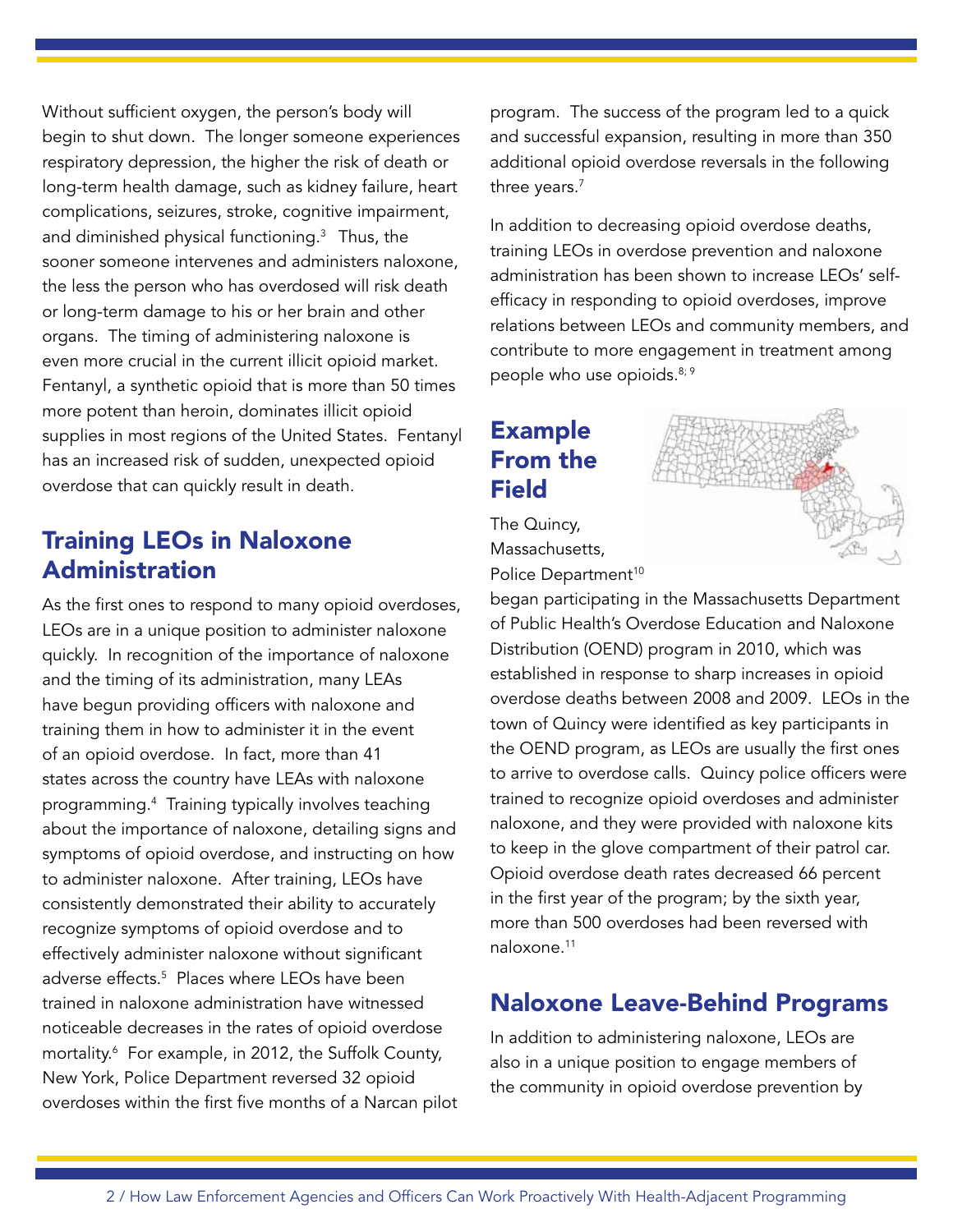

providing people with naloxone to have on hand. Given the dire importance of timing in administration of naloxone, laypeople can also play an important role in combating the opioid overdose epidemic. While law enforcement officers are often the first to respond to an opioid overdose, there are still critical minutes that pass between when someone overdoses and an LEO arrives. Laypeople who are present at the scene of an opioid overdose can then administer naloxone immediately.

Naloxone leave-behind programs present an ideal opportunity for members of the community to be provided with naloxone and trained to administer it. Such programs allow first responders, such as LEOs, to distribute naloxone kits when they respond to an opioid overdose. These kits are most frequently given to bystanders or others at the scene of an overdose, like family members or friends of the individual who experienced opioid overdose or, in some circumstances, to the person who overdosed. Naloxone kits commonly include two doses of naloxone (in case one is not sufficient to fully reverse the overdose), instructional steps for responding to an overdose, aftercare information, and information for getting naloxone refills. Naloxone kits can also

include contact information for local resources, such as treatment or other community programs. When giving people naloxone kits, LEOs also provide instructions for identifying an overdose and administering naloxone, and they emphasize the importance of calling 9-1-1 in an opioid overdose.

Naloxone leave-behind programs have been shown to successfully expand naloxone access to affected communities and to increase the likelihood that individuals who overdosed will connect with follow-up services like peer support specialists.<sup>12</sup> Such findings demonstrate how LEOs' and medical providers' engagement with community members, particularly those directly supporting individuals with substance use disorders, can contribute to the successful prevention of future overdoses.

## Example From the Field

The Illinois Law Enforcement Alarm System, in partnership with the Illinois Department of Public Health, is implementing the Narcan Leave Behind Initiative with selected counties in southern Illinois. This pilot program aims to increase people's chances of surviving an opioid overdose by providing naloxone to people most likely to witness an overdose, thus shortening the response time during an event. First responders, including LEOs, leave four-milligram doses of naloxone and accompanying resources with overdose victims or community members on the scene of an overdose. Other resources in the kit include instructions for the use of Narcan and information about local treatment providers and coordination services.

## Next Steps for COSSAP Grantees

In addition to reviewing [BJA's Law Enforcement](https://bjatta.bja.ojp.gov/tools/naloxone/all)  [Naloxone Toolkit,](https://bjatta.bja.ojp.gov/tools/naloxone/all) 13 communities whose LEAs do not have naloxone administration or leave-behind programs may consider implementing such initiatives in three stages: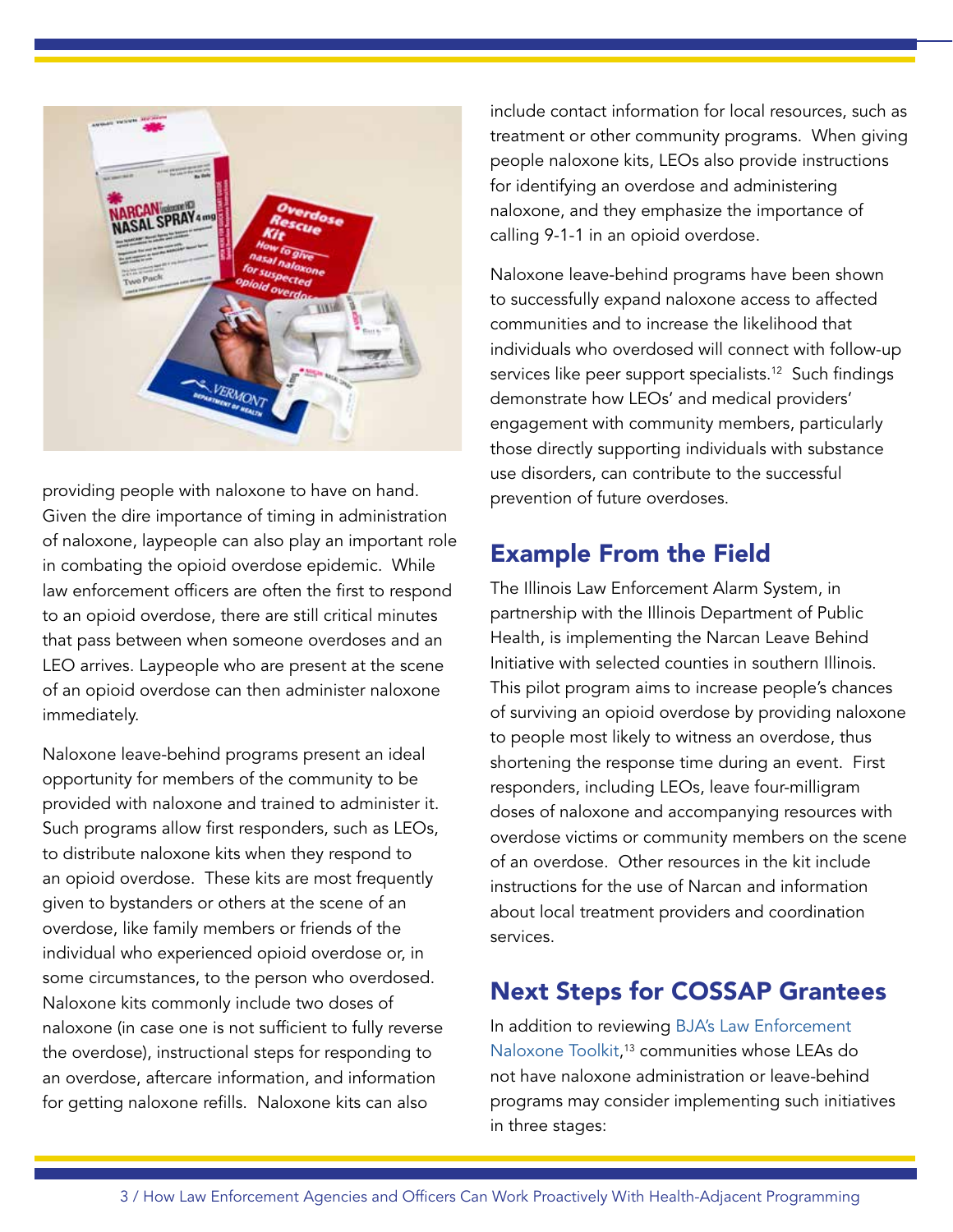#### **1.** Inform LEAs about overdose treatment without providing them with naloxone.

- a. Communities can develop LEO-specific trainings that cover the opioid epidemic as a public health crisis, signs and symptoms of opioid overdose, the importance of naloxone, and harm reduction.
- b. Resource: Law enforcement training on harm reduction<sup>14</sup>

#### **2.** Pr[ovide LEA](https://preventionsolutions.edc.org/services/resources/law-enforcement-training-harm-reduction)s with naloxone to use when encountering overdose events.

- a. Push for legislation that allows LEOs to administer naloxone immediately upon arrival at the scene of an overdose, without facing liability.
- b. Areas prepared to provide naloxone to LEOs can develop training on how to administer naloxone and what to do after administration.

#### **3.** Provide LEAs with naloxone to distribute to community members or victims of overdoses.

- a. In states that require a prescription for naloxone, LEAs can instead include information in the kit about how to get the prescription, rather than including the medication itself. While not a traditional leave-behind program, this approach still allows community members to acquire naloxone to have on hand in the event of an overdose emergency.
- b. Resource: How to assemble naloxone kits<sup>15</sup>

## References

- 1. Centers for Disease Control and Prevention. (2020, March 24). America's drug overdose epidemic: Putting data to action. CDC. [https://www.cdc.gov/](https://www.cdc.gov/injury/features/prescription-drug-overdose/index.html) [injury/features/prescription-drug-overdose/index.](https://www.cdc.gov/injury/features/prescription-drug-overdose/index.html) [html.](https://www.cdc.gov/injury/features/prescription-drug-overdose/index.html)
- 2. Wilson, N., Kariisa, M., Seth, P., Smith, H., IV, & Davis, N. L. (2020). Drug and opioid-involved overdose deaths—United States, 2017–2018. MMWR. Morbidity and Mortality Weekly Report, 69(11), 290–297. [https://www.cdc.gov/mmwr/](https://www.cdc.gov/mmwr/volumes/69/wr/mm6911a4.htm) [volumes/69/wr/mm6911a4.htm](https://www.cdc.gov/mmwr/volumes/69/wr/mm6911a4.htm).
- 3. Zibell, J., Howard, J., Clarke, S. D., Ferrell, A., & Karon, S. L. (2019). Non-fatal opioid overdose and associated health outcomes: Final summary report. RTI International. Retrieved March 25, 2021, from [https://aspe.hhs.gov/basic-report/non-fatal-opioid](https://aspe.hhs.gov/basic-report/non-fatal-opioid-overdose-and-associated-health-outcomes-final-summary-report)[overdose-and-associated-health-outcomes-final](https://aspe.hhs.gov/basic-report/non-fatal-opioid-overdose-and-associated-health-outcomes-final-summary-report)[summary-report.](https://aspe.hhs.gov/basic-report/non-fatal-opioid-overdose-and-associated-health-outcomes-final-summary-report)
- 4. Bureau of Justice Assistance, National Training and Technical Assistance Center. (n.d.). Naloxone toolkit. Naloxone Toolkit Content | Working with BJA NTTAC [\(ojp.gov\)](http://ojp.gov).
- 5. Fisher, R., O'Donnell, D., Ray, B., & Rusyniak, D. (2016). Police officers can safely and effectively administer intranasal naloxone. Prehospital Emergency Care, 20(6), 675–680. [https://pubmed.](https://pubmed.ncbi.nlm.nih.gov/27218446/) [ncbi.nlm.nih.gov/27218446/.](https://pubmed.ncbi.nlm.nih.gov/27218446/)
- 6. Brinkley-Rubinstein, L., Zaller, N., Martino, S., Cloud, D. H., McCauley, E., Heise, A., & Seal, D. (2018). Criminal justice continuum for opioid users at risk of overdose. Addictive Behaviors, 86, 104–110. [https://doi.org/10.1016/j.](https://doi.org/10.1016/j.addbeh.2018.02.024) [addbeh.2018.02.024](https://doi.org/10.1016/j.addbeh.2018.02.024).
- 7. BJA NTTAC. (n.d.). Law enforcement naloxone toolkit. Bureau of Justice Assistance. Retrieved March 25, 2021, from [https://bjatta.bja.ojp.gov/](https://bjatta.bja.ojp.gov/naloxone/what-are-some-success-stories-law-enforcement-overdose-reversal-programs) [naloxone/what-are-some-success-stories-law](https://bjatta.bja.ojp.gov/naloxone/what-are-some-success-stories-law-enforcement-overdose-reversal-programs)[enforcement-overdose-reversal-programs](https://bjatta.bja.ojp.gov/naloxone/what-are-some-success-stories-law-enforcement-overdose-reversal-programs).
- 8. Saucier, C. D., Zaller, N., Macmadu, A., & Green, T. C. (2016). An initial evaluation of law enforcement overdose training in Rhode Island. Drug and Alcohol Dependence, 162, 211–218. [https://doi.](https://doi.org/10.1016/j.drugalcdep.2016.03.011) [org/10.1016/j.drugalcdep.2016.03.011.](https://doi.org/10.1016/j.drugalcdep.2016.03.011)
- 9. Dahlem, C. H. G., King, L., Anderson, G., Marr, A., Waddell, J. E., & Scalera, M. (2017). Beyond rescue: Implementation and evaluation of revised naloxone training for law enforcement officers. Public Health Nursing, 34(6), 516–521. [https://](https://pubmed.ncbi.nlm.nih.gov/28983963/) [pubmed.ncbi.nlm.nih.gov/28983963/](https://pubmed.ncbi.nlm.nih.gov/28983963/).